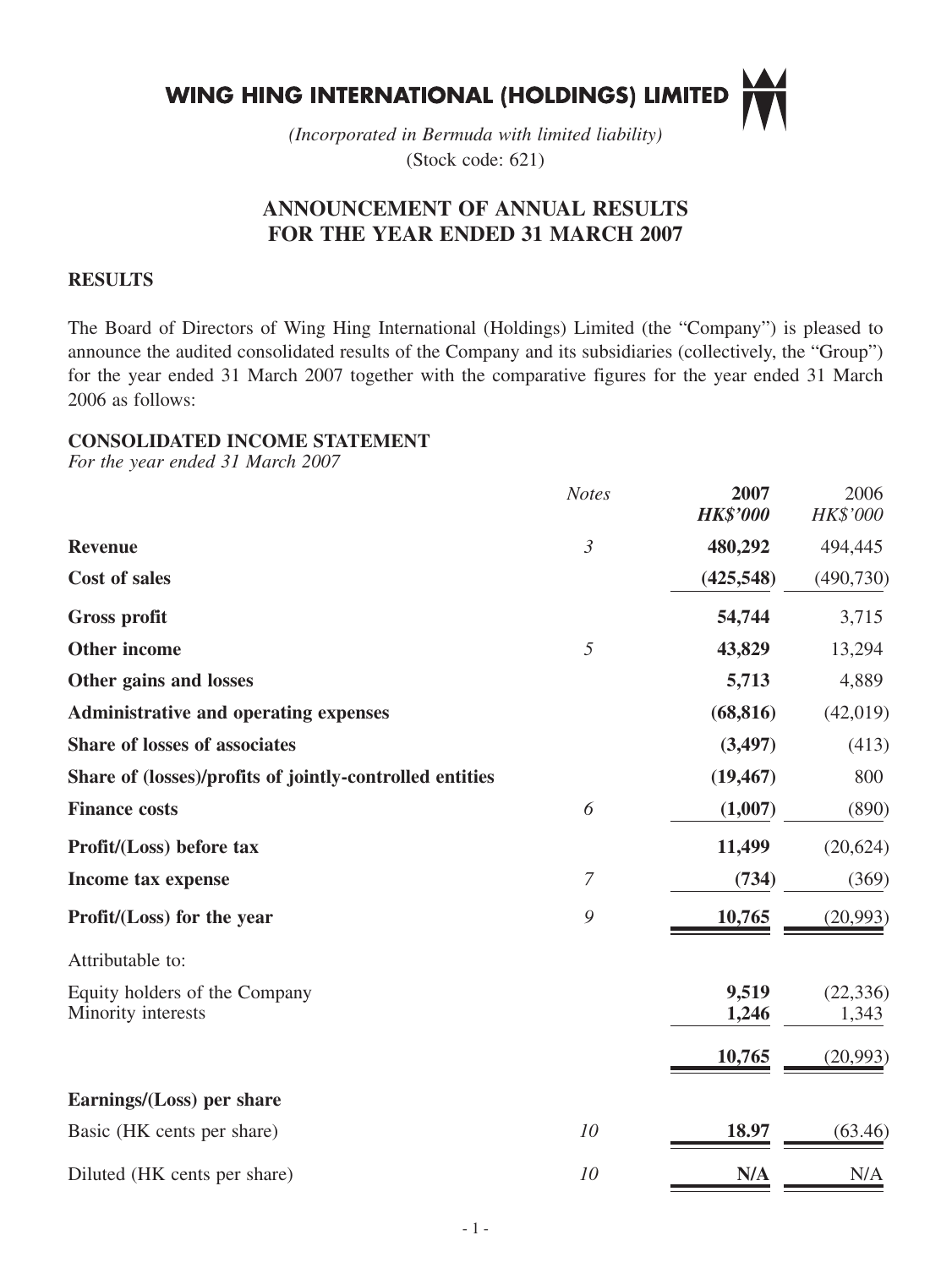# **CONSOLIDATED BALANCE SHEET**

*At 31 March 2007*

|                                                                           | <b>Notes</b> | 2007<br><b>HK\$'000</b> | 2006<br>HK\$'000 |
|---------------------------------------------------------------------------|--------------|-------------------------|------------------|
| <b>Non-current assets</b><br>Property, plant and equipment                |              | 21,198                  | 23,997           |
| Prepaid lease payments                                                    |              | 675                     | 692              |
| Investment property                                                       |              | 4,800                   | 4,400            |
| Goodwill                                                                  |              | 1,943                   | 2,308            |
| Interests in associates                                                   |              | 21,039                  | 17,704           |
| Interests in jointly-controlled entities<br>Available-for-sale investment |              | 9,309<br>1              | 37,621           |
| Amount due from an investee entity                                        |              | 16,604                  | 13,164           |
| Contract retention receivables                                            | 11           | 2,154                   | 3,963            |
| Deferred tax assets                                                       |              | 104                     | 112              |
|                                                                           |              | 77,827                  | 103,962          |
| <b>Current assets</b>                                                     |              |                         |                  |
| Accounts receivable                                                       | 11           | 95,357                  | 114,553          |
| Other receivables                                                         |              | 26,987                  | 13,698           |
| Pledged bank deposits                                                     |              | 16,675                  | 20,944           |
| Bank balances and cash                                                    |              | 33,742                  | 18,465           |
|                                                                           |              | 172,761                 | 167,660          |
| <b>Current liabilities</b>                                                |              |                         |                  |
| Accounts payable                                                          | 12           | 73,583                  | 100,921          |
| Other payables                                                            |              | 7,911                   | 13,808           |
| Tax liabilities                                                           |              |                         | 657              |
| Bank borrowings, secured                                                  |              | 846                     | 15,602           |
|                                                                           |              | 82,340                  | 130,988          |
| Net current assets                                                        |              | 90,421                  | 36,672           |
| <b>Total assets less current liabilities</b>                              |              | 168,248                 | 140,634          |
| <b>Capital and reserves</b>                                               |              |                         |                  |
| Share capital                                                             | 13           | 54,300                  | 36,200           |
| Reserves                                                                  |              | 106,511                 | 95,235           |
| Equity attributable to the equity holders of the Company                  |              | 160,811                 | 131,435          |
| Minority interests                                                        |              | 2,951                   | 5,087            |
| <b>Total equity</b>                                                       |              | 163,762                 | 136,522          |
| <b>Non-current liabilities</b>                                            |              |                         |                  |
| Deferred tax liabilities                                                  |              | 1,828                   | 609              |
| Bank borrowings, secured                                                  |              | 2,658                   | 3,503            |
|                                                                           |              | 4,486                   | 4,112            |
|                                                                           |              |                         |                  |
|                                                                           |              | 168,248                 | 140,634          |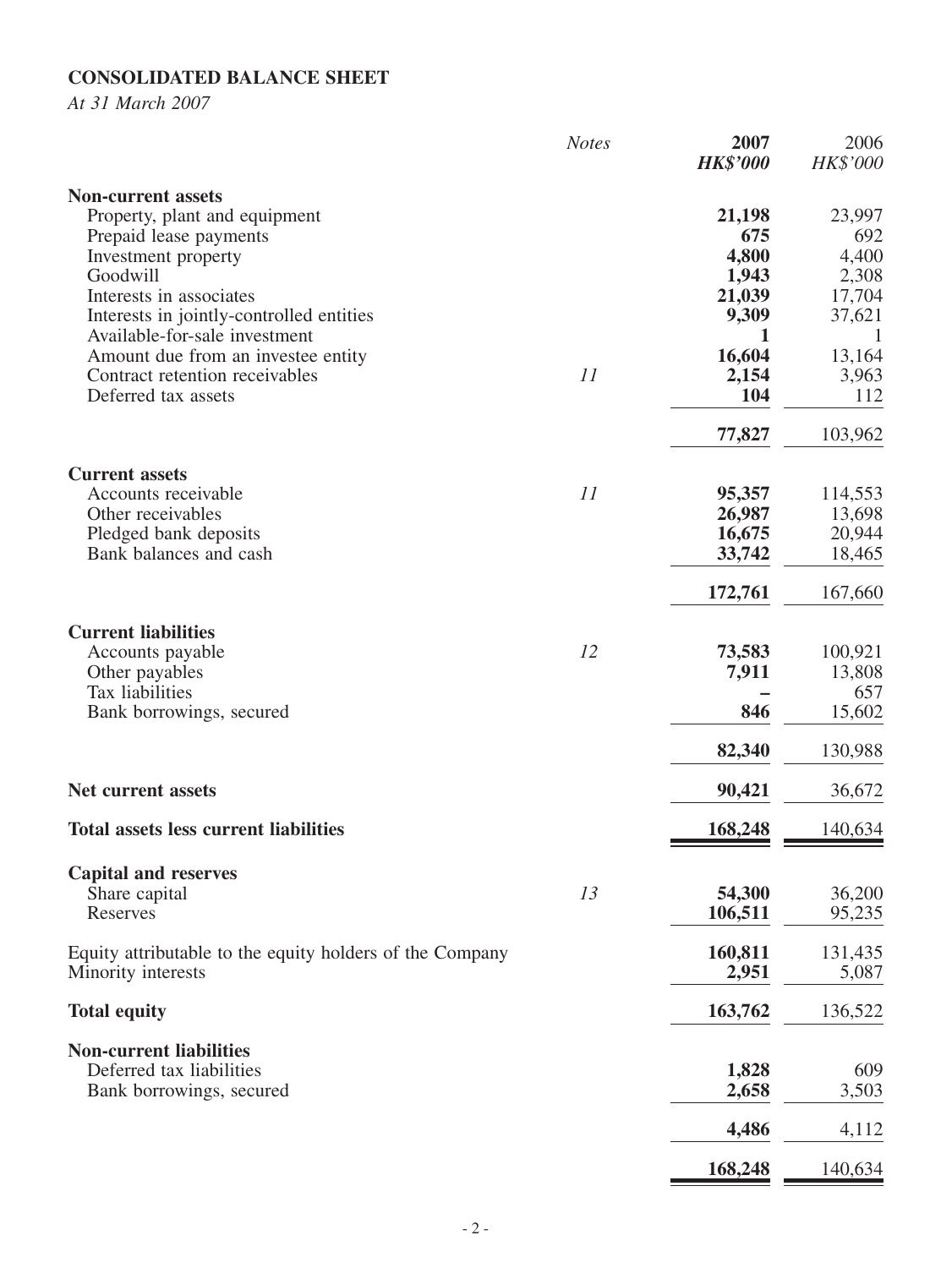### **NOTES TO THE CONSOLIDATED FINANCIAL STATEMENTS**

### **1. GENERAL**

Wing Hing International (Holdings) Limited (the "Company") was incorporated in Bermuda as an exempted company with limited liability under the Companies Act 1981 of Bermuda (as amended) and its shares are listed on the Main Board of The Stock Exchange of Hong Kong Limited (the "Stock Exchange"). The Company's registered office is situated at Canon's Court, 22 Victoria Street, Hamilton HM12, Bermuda. The Company's principal place of business in Hong Kong is situated at 14th Floor, Yau Lee Centre, 45 Hoi Yuen Road, Kwun Tong, Kowloon, Hong Kong.

The consolidated financial statements are presented in Hong Kong dollars, which is the same as the functional currency of the Company.

The Company and its subsidiaries (collectively referred to as the "Group") are principally engaged in the undertaking of superstructure construction, foundation piling, substructure works, slope improvement, special construction projects, interior decoration and landscaping works in Hong Kong.

### **2. APPLICATION OF NEW AND REVISED HONG KONG FINANCIAL REPORTING STANDARDS ("HKFRSs")**

In the current year, the Group has applied, for the first time, a number of new standards, amendments and interpretations (the "new HKFRSs") issued by the Hong Kong Institute of Certified Public Accountants (the "HKICPA"), which are either effective for accounting periods beginning on or after 1 December 2005, 1 January 2006 or 1 March 2006. The adoption of these new HKFRSs has had no material impact on the amounts reported for the current or prior accounting years.

The Group has not early applied the following new standards, amendments or interpretations that have been issued but are not yet effective. The directors of the Company anticipate that the application of these new standards, amendments or interpretations will have no material impact on the results and the financial position of the Group.

*Notes*

| HKAS 1 (Amendment) | Capital Disclosures                           |                |
|--------------------|-----------------------------------------------|----------------|
| HKAS 23 (Revised)  | <b>Borrowing Costs</b>                        | 7              |
| <b>HKFRS 7</b>     | Financial Instruments: Disclosures            |                |
| <b>HKFRS 8</b>     | <b>Operating Segments</b>                     | 7              |
| HK(IFRIC)-Int 8    | Scope of HKFRS 2                              | $\overline{2}$ |
| HK(IFRIC)-Int 9    | Reassessment of Embedded Derivatives          | 3              |
| HK(IFRIC)-Int 10   | Interim Financial Reporting and Impairment    | 4              |
| HK(IFRIC)-Int 11   | HKFRS 2-Group and Treasury Share Transactions | 5              |
| HK(IFRIC)-Int 12   | Service Concession Arrangements               | 6              |
|                    |                                               |                |

*Notes:*

- 1. Effective for annual periods beginning on or after 1 January 2007
- 2. Effective for annual periods beginning on or after 1 May 2006
- 3. Effective for annual periods beginning on or after 1 June 2006
- 4. Effective for annual periods beginning on or after 1 November 2006
- 5. Effective for annual periods beginning on or after 1 March 2007
- 6. Effective for annual periods beginning on or after 1 January 2008
- 7. Effective for annual periods beginning on or after 1 January 2009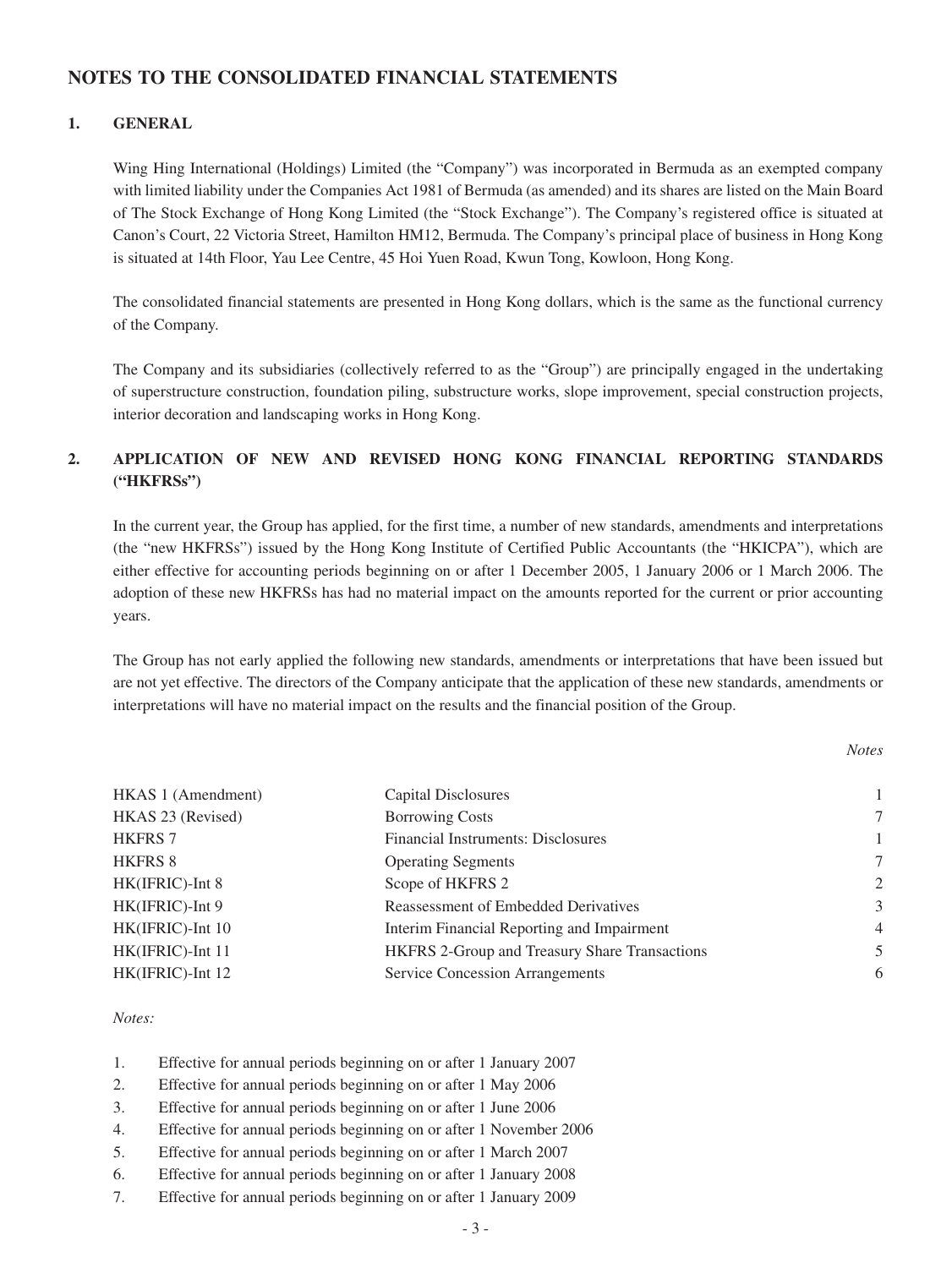#### **3. REVENUE**

An analysis of the Group's revenue for the year is as follows:

|                               | 2007            | 2006     |
|-------------------------------|-----------------|----------|
|                               | <b>HK\$'000</b> | HK\$'000 |
| Construction contract revenue | 447,385         | 460,956  |
| Revenue from sales of goods   | 32,907          | 33,489   |
|                               | 480,292         | 494,445  |

#### **4. BUSINESS AND GEOGRAPHICAL SEGMENTS**

#### **Business segments**

For management purposes, the Group is currently organized into five operating divisions –

- (a) Superstructure construction works segment;
- (b) Foundation piling, substructure works and slope improvement works segment;
- (c) Special construction projects segment including civil engineering work, and electrical and mechanical works;
- (d) Interior decoration and landscaping works segment; and
- (e) Corporate and others segment, which comprises the Group's investment holding, and trading of construction machines and plastic products.

These divisions are the basis on which the Group reports its primary segment information.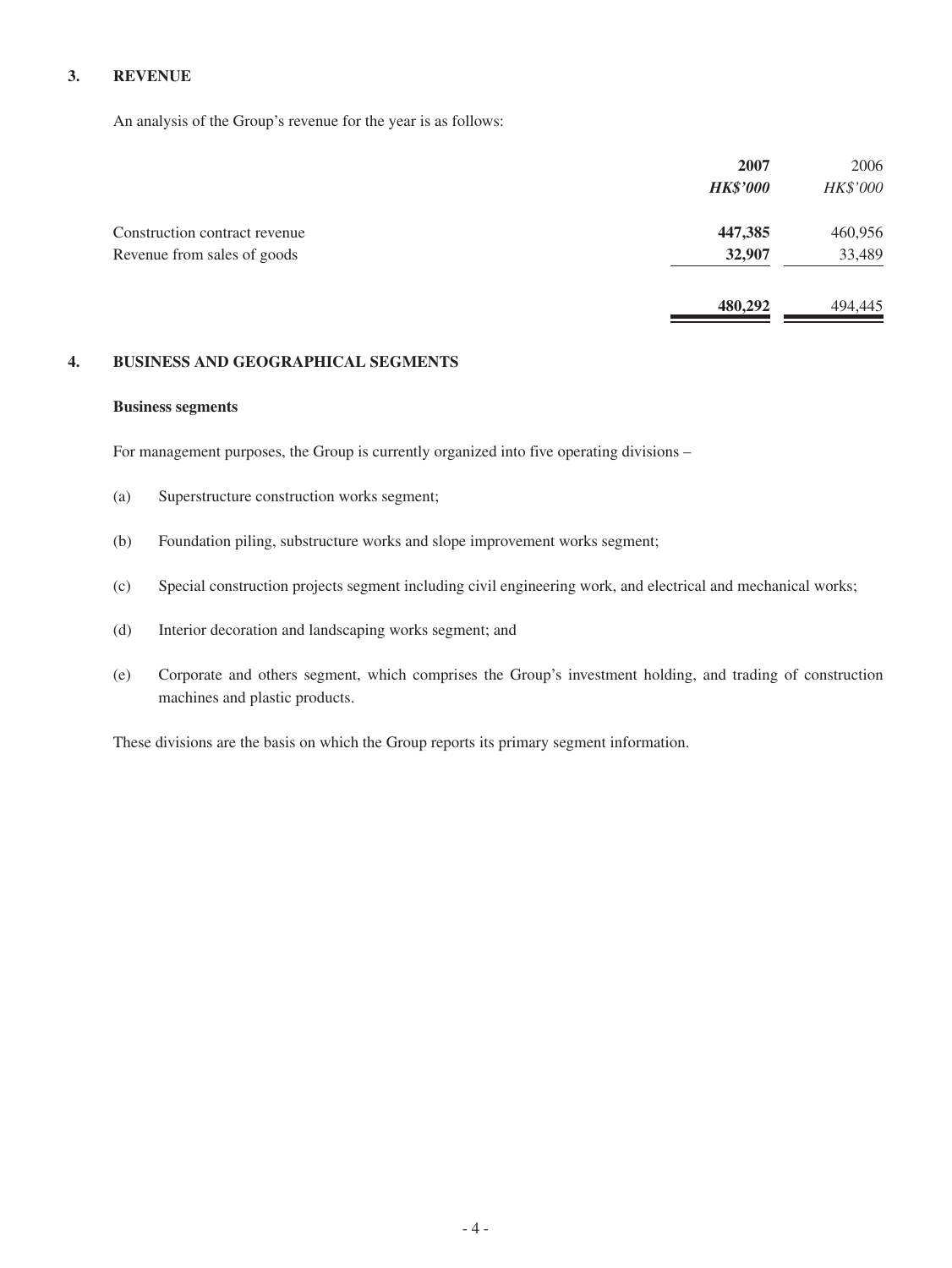Segment information about these businesses is presented below.

**2007**

|                                                             |                | Foundation<br>piling, |                |                 |            |                     |              |
|-------------------------------------------------------------|----------------|-----------------------|----------------|-----------------|------------|---------------------|--------------|
|                                                             |                | substructure          |                | <b>Interior</b> |            |                     |              |
|                                                             |                | works                 |                | decoration      |            |                     |              |
|                                                             | Superstructure | and slope             | <b>Special</b> | and             |            |                     |              |
|                                                             | construction   | improvement           | construction   | landscaping     | Corporate  |                     |              |
|                                                             | works          | works                 | projects       | works           | and others | <b>Eliminations</b> | Consolidated |
|                                                             | HK\$'000       | HK\$'000              | HK\$'000       | HK\$'000        | HK\$'000   | HK\$'000            | HK\$'000     |
| <b>REVENUE</b>                                              |                |                       |                |                 |            |                     |              |
| External sales                                              | 400,745        | 31,466                | 1,653          | 13,521          | 32,907     |                     | 480,292      |
| Inter-segment sales                                         |                | 1,704                 |                | 32,082          |            | (33,786)            |              |
| Total                                                       | 400,745        | 33,170                | 1,653          | 45,603          | 32,907     | (33,786)            | 480,292      |
| Inter-segment sales are charged at prevailing market rates. |                |                       |                |                 |            |                     |              |
| <b>RESULT</b>                                               |                |                       |                |                 |            |                     |              |
| Segment result                                              | 43,720         | 46,466                | (2,034)        | 7,672           | 2,014      | (50)                | 97,788       |
| Unallocated income                                          |                |                       |                |                 |            |                     | 6,663        |
| Unallocated corporate expense<br>Share of losses of         |                |                       |                |                 |            |                     | (68,981)     |
| - associates                                                |                |                       |                |                 |            |                     | (3,497)      |
| - jointly-controlled entities                               |                |                       |                |                 |            |                     | (19, 467)    |
| Finance costs                                               |                |                       |                |                 |            |                     | (1,007)      |
| Profit before tax                                           |                |                       |                |                 |            |                     | 11,499       |
| Income tax expense                                          |                |                       |                |                 |            |                     | (734)        |
| Profit for the year                                         |                |                       |                |                 |            |                     | 10,765       |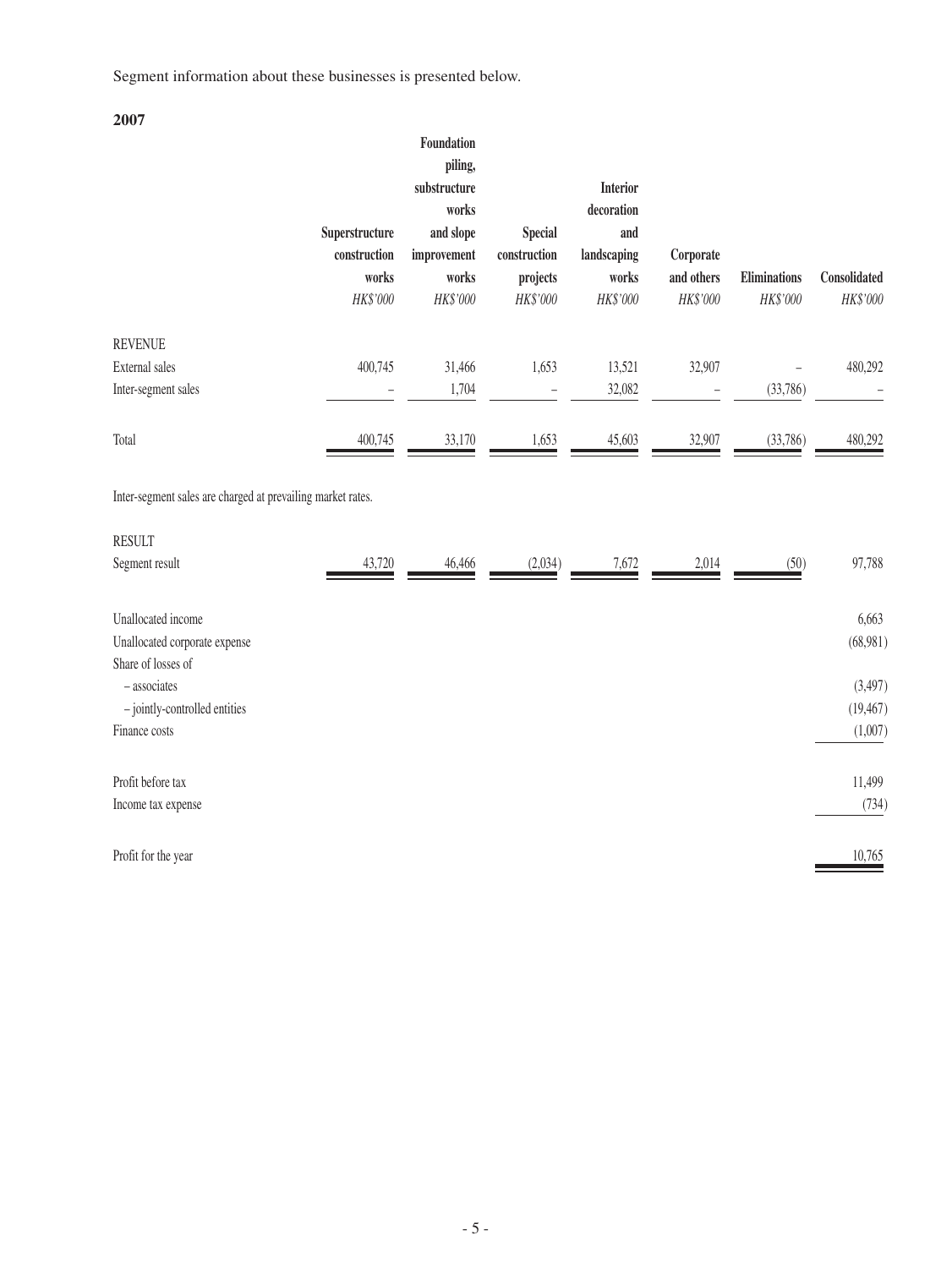|                                                                        | Superstructure<br>construction<br>works<br>HK\$'000 | Foundation<br>piling,<br>substructure<br>works<br>and slope<br>improvement<br>works<br>HK\$'000 | <b>Special</b><br>construction<br>projects<br>HK\$'000 | <b>Interior</b><br>decoration<br>and<br>landscaping<br>works<br>HK\$'000 | Corporate<br>and others<br>HK\$'000 | Eliminations<br>HK\$'000 | Consolidated<br>HK\$'000 |
|------------------------------------------------------------------------|-----------------------------------------------------|-------------------------------------------------------------------------------------------------|--------------------------------------------------------|--------------------------------------------------------------------------|-------------------------------------|--------------------------|--------------------------|
| <b>BALANCE SHEET</b>                                                   |                                                     |                                                                                                 |                                                        |                                                                          |                                     |                          |                          |
| <b>ASSETS</b>                                                          |                                                     |                                                                                                 |                                                        |                                                                          |                                     |                          |                          |
| Segment assets                                                         | 100,740                                             | 15,313                                                                                          |                                                        | 3,697                                                                    | 47,505                              | 521                      | 167,776                  |
| Interests in associates                                                | Ĭ.                                                  | $\overline{\phantom{0}}$                                                                        |                                                        | 702                                                                      | 20,337                              | $\overline{\phantom{0}}$ | 21,039                   |
| Interests in jointly-controlled entities                               | 646                                                 | 1,621                                                                                           | (14, 323)                                              | $\overline{\phantom{0}}$                                                 | 21,365                              |                          | 9,309                    |
| Unallocated corporate assets                                           |                                                     |                                                                                                 |                                                        |                                                                          |                                     |                          | 52,464                   |
| Consolidated total assets                                              |                                                     |                                                                                                 |                                                        |                                                                          |                                     |                          | 250,588                  |
| <b>LIABILITIES</b>                                                     |                                                     |                                                                                                 |                                                        |                                                                          |                                     |                          |                          |
| Segment liabilities                                                    | 61,390                                              | 14,043                                                                                          |                                                        | 3,313                                                                    | 2,748                               |                          | 81,494                   |
| Unallocated corporate liabilities                                      |                                                     |                                                                                                 |                                                        |                                                                          |                                     |                          | 5,332                    |
| Consolidated total liabilities                                         |                                                     |                                                                                                 |                                                        |                                                                          |                                     |                          | 86,826                   |
| OTHER INFORMATION                                                      |                                                     |                                                                                                 |                                                        |                                                                          |                                     |                          |                          |
| Capital additions                                                      | 208                                                 |                                                                                                 |                                                        | 39                                                                       | 44                                  |                          | 291                      |
| Depreciation and amortization                                          | 225                                                 | 275                                                                                             |                                                        | 76                                                                       | 4,329                               |                          | 4,905                    |
| Loss on fair value changes of                                          |                                                     |                                                                                                 |                                                        |                                                                          |                                     |                          |                          |
| property, plant and equipment                                          | 11                                                  |                                                                                                 |                                                        | ۳                                                                        | $\overline{\phantom{0}}$            | -                        | 11                       |
| Impairment losses on                                                   |                                                     |                                                                                                 |                                                        |                                                                          |                                     |                          |                          |
| amounts due from contract customers                                    | 130                                                 | 649                                                                                             |                                                        | 210                                                                      |                                     |                          | 989                      |
| Impairment losses reversed on                                          |                                                     |                                                                                                 |                                                        |                                                                          |                                     |                          |                          |
| amounts due from contract customers                                    | (2,246)                                             |                                                                                                 |                                                        |                                                                          |                                     |                          | (2,246)                  |
| Loss on disposal of property,                                          |                                                     |                                                                                                 |                                                        |                                                                          |                                     |                          |                          |
| plant and equipment<br>Loss on disposal of a jointly-controlled entity | 100                                                 | 33                                                                                              | 111                                                    | 32                                                                       |                                     |                          | 165<br>$111\,$           |
| Gain on fair value changes of                                          |                                                     |                                                                                                 |                                                        |                                                                          |                                     |                          |                          |
| investment property                                                    |                                                     |                                                                                                 |                                                        |                                                                          | (400)                               |                          | (400)                    |
| Gain on disposal of subsidiaries                                       |                                                     |                                                                                                 |                                                        | (3, 843)                                                                 |                                     |                          | (3,843)                  |
| Write back long-outstanding payables                                   | (74)                                                | (187)                                                                                           |                                                        | (110)                                                                    |                                     |                          | (371)                    |
|                                                                        |                                                     |                                                                                                 |                                                        |                                                                          |                                     |                          |                          |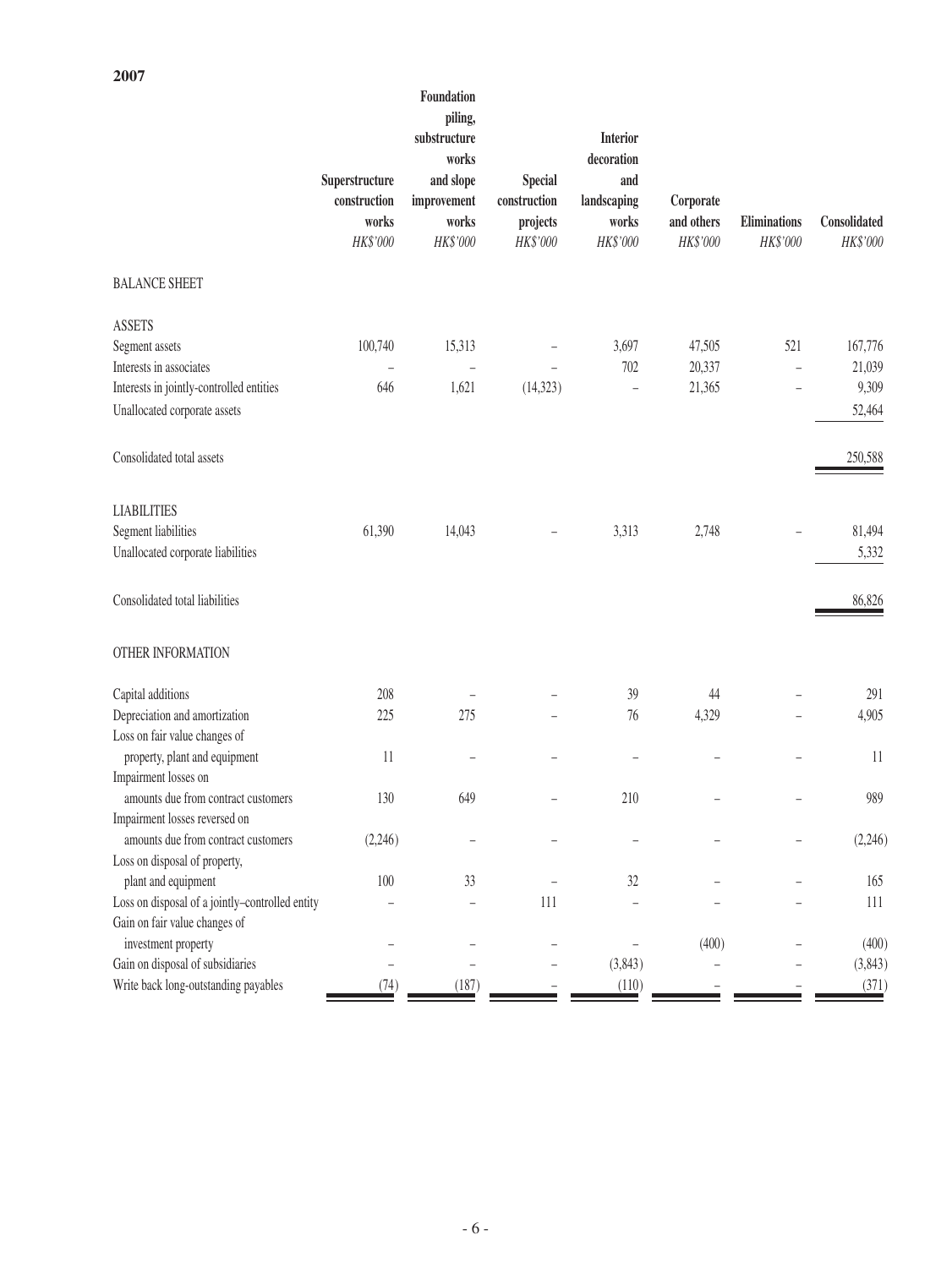## **2006**

|                                                               |                                | Foundation<br>piling,<br>substructure<br>works |                                | <b>Interior</b><br>decoration |                |                     |              |
|---------------------------------------------------------------|--------------------------------|------------------------------------------------|--------------------------------|-------------------------------|----------------|---------------------|--------------|
|                                                               | Superstructure<br>construction | and slope<br>improvement                       | <b>Special</b><br>construction | and<br>landscaping            | Corporate      |                     |              |
|                                                               | works                          | works                                          | projects                       | works                         | and others     | <b>Eliminations</b> | Consolidated |
|                                                               | HK\$'000                       | HK\$'000                                       | HK\$'000                       | HK\$'000                      | HK\$'000       | HK\$'000            | HK\$'000     |
| <b>REVENUE</b>                                                |                                |                                                |                                |                               |                |                     |              |
| External sales                                                | 326,263                        | 54,535                                         | 58,671                         | 21,487                        | 33,489         |                     | 494,445      |
| Inter-segment sales                                           | 287                            | 4,055                                          | 2,882                          | 34,661                        | $\overline{a}$ | (41, 885)           |              |
| Total                                                         | 326,550                        | 58,590                                         | 61,553                         | 56,148                        | 33,489         | (41, 885)           | 494,445      |
| Inter-segment sales are charged at prevailing market rates.   |                                |                                                |                                |                               |                |                     |              |
| <b>RESULT</b>                                                 |                                |                                                |                                |                               |                |                     |              |
| Segment result                                                | 32,523                         | 17,780                                         | (40,795)                       | 8,709                         | 3,954          | 1,277               | 23,448       |
| Unallocated income                                            |                                |                                                |                                |                               |                |                     | 1,308        |
| Unallocated corporate expense<br>Share of profits/(losses) of |                                |                                                |                                |                               |                |                     | (44, 877)    |
| - associates                                                  |                                |                                                |                                |                               |                |                     | (413)        |
| - jointly-controlled entities                                 |                                |                                                |                                |                               |                |                     | 800          |
| Finance costs                                                 |                                |                                                |                                |                               |                |                     | (890)        |
| Loss before tax                                               |                                |                                                |                                |                               |                |                     | (20, 624)    |
| Income tax expense                                            |                                |                                                |                                |                               |                |                     | (369)        |

 $\frac{(20,993)}{2}$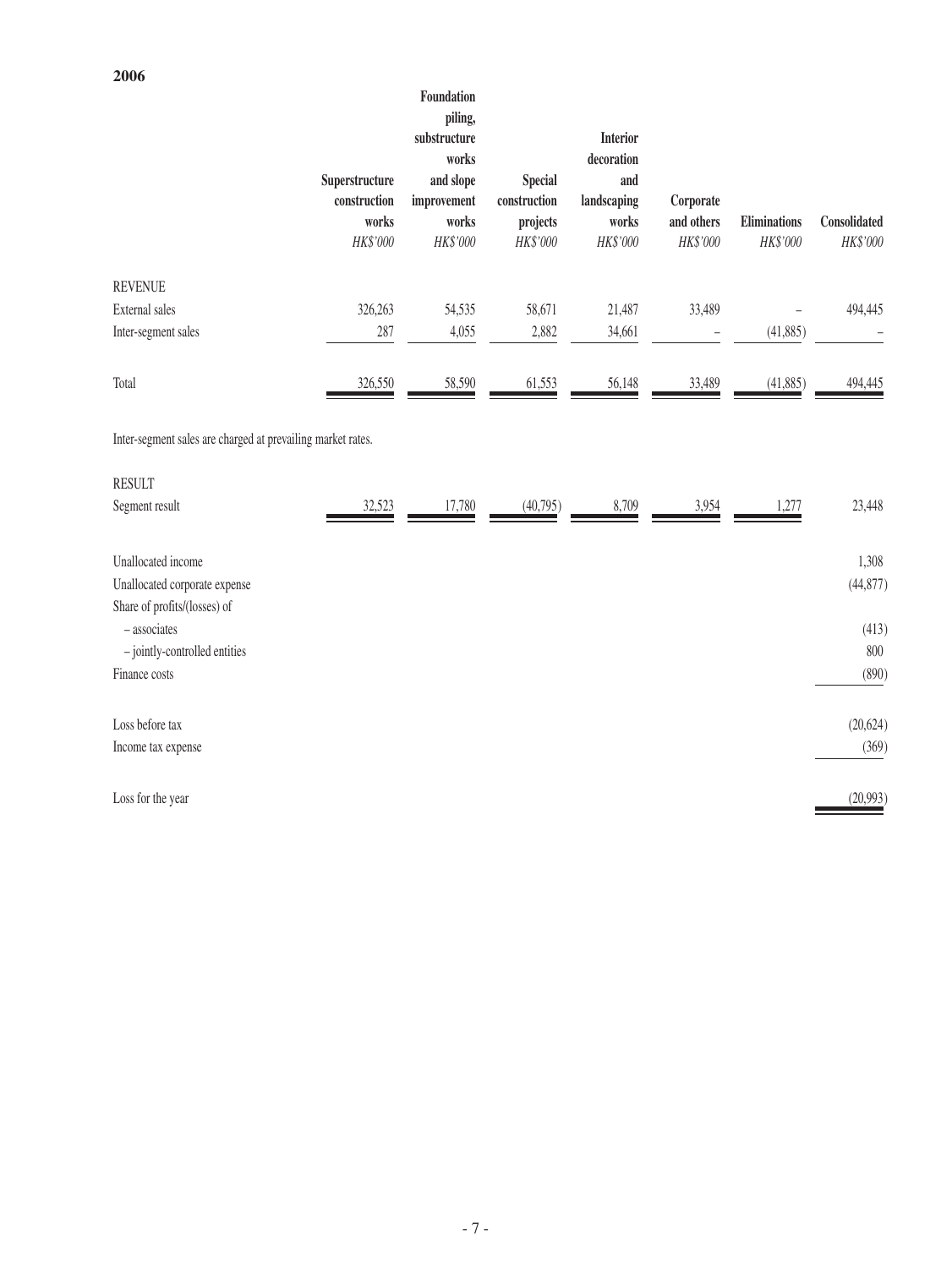|                                          | Superstructure<br>construction<br>works | Foundation<br>piling,<br>substructure<br>works<br>and slope<br>improvement<br>works | <b>Special</b><br>construction<br>projects | <b>Interior</b><br>decoration<br>and<br>landscaping<br>works | Corporate<br>and others  | Eliminations             | Consolidated |
|------------------------------------------|-----------------------------------------|-------------------------------------------------------------------------------------|--------------------------------------------|--------------------------------------------------------------|--------------------------|--------------------------|--------------|
|                                          | HK\$'000                                | HK\$'000                                                                            | HK\$'000                                   | HK\$'000                                                     | HK\$'000                 | HK\$'000                 | HK\$'000     |
| <b>BALANCE SHEET</b>                     |                                         |                                                                                     |                                            |                                                              |                          |                          |              |
| <b>ASSETS</b>                            |                                         |                                                                                     |                                            |                                                              |                          |                          |              |
| Segment assets                           | 87,549                                  | 23,325                                                                              | 8,740                                      | 8,776                                                        | 45,483                   | 595                      | 174,468      |
| Interests in associates                  | $\overline{\phantom{0}}$                | $\qquad \qquad -$                                                                   |                                            | $\qquad \qquad -$                                            | 17,704                   | $\overline{\phantom{0}}$ | 17,704       |
| Interests in jointly-controlled entities | 3,183                                   | (274)                                                                               | 6,005                                      |                                                              | 28,707                   |                          | 37,621       |
| Unallocated corporate assets             |                                         |                                                                                     |                                            |                                                              |                          |                          | 41,829       |
| Consolidated total assets                |                                         |                                                                                     |                                            |                                                              |                          |                          | 271,622      |
| <b>LIABILITIES</b>                       |                                         |                                                                                     |                                            |                                                              |                          |                          |              |
| Segment liabilities                      | 74,547                                  | 17,876                                                                              | 12,936                                     | 5,867                                                        | 3,503                    |                          | 114,729      |
| Unallocated corporate liabilities        |                                         |                                                                                     |                                            |                                                              |                          |                          | 20,371       |
| Consolidated total liabilities           |                                         |                                                                                     |                                            |                                                              |                          |                          | 135,100      |
| OTHER INFORMATION                        |                                         |                                                                                     |                                            |                                                              |                          |                          |              |
| Capital additions                        | 24                                      | 281                                                                                 | $\qquad \qquad -$                          | 419                                                          | 189                      |                          | 913          |
| Depreciation and amortization            | 465                                     | 361                                                                                 | 14                                         | 179                                                          | 4,449                    |                          | 5,468        |
| Loss on fair value changes of            |                                         |                                                                                     |                                            |                                                              |                          |                          |              |
| property, plant and equipment            | -                                       | ÷                                                                                   | L.                                         | 58                                                           | $\overline{\phantom{0}}$ | L.                       | 58           |
| Impairment losses on                     |                                         |                                                                                     |                                            |                                                              |                          |                          |              |
| amounts due from contract customers      | 1,431                                   | 199                                                                                 | 147                                        | $\qquad \qquad -$                                            | 102                      | 15                       | 1,894        |
| Loss on disposal of property,            |                                         |                                                                                     |                                            |                                                              |                          |                          |              |
| plant and equipment                      | 37                                      | 41                                                                                  |                                            | 117                                                          |                          |                          | 195          |
| Loss on disposal of an associate         |                                         |                                                                                     |                                            |                                                              | 619                      | 91                       | $710\,$      |
| Gain on fair value changes of            |                                         |                                                                                     |                                            |                                                              |                          |                          |              |
| investment property                      |                                         |                                                                                     |                                            |                                                              | (400)                    |                          | (400)        |
| Write back of long-outstanding payables  | (4,902)                                 | (609)                                                                               | (131)                                      | (166)                                                        | (1,538)                  |                          | (7, 346)     |

## **Geographical segments**

**2006**

Over 90% of the Group's revenue and assets are derived from customers and operations based in Hong Kong and accordingly, no further analysis of the Group's geographical segments is presented.

 $-8-$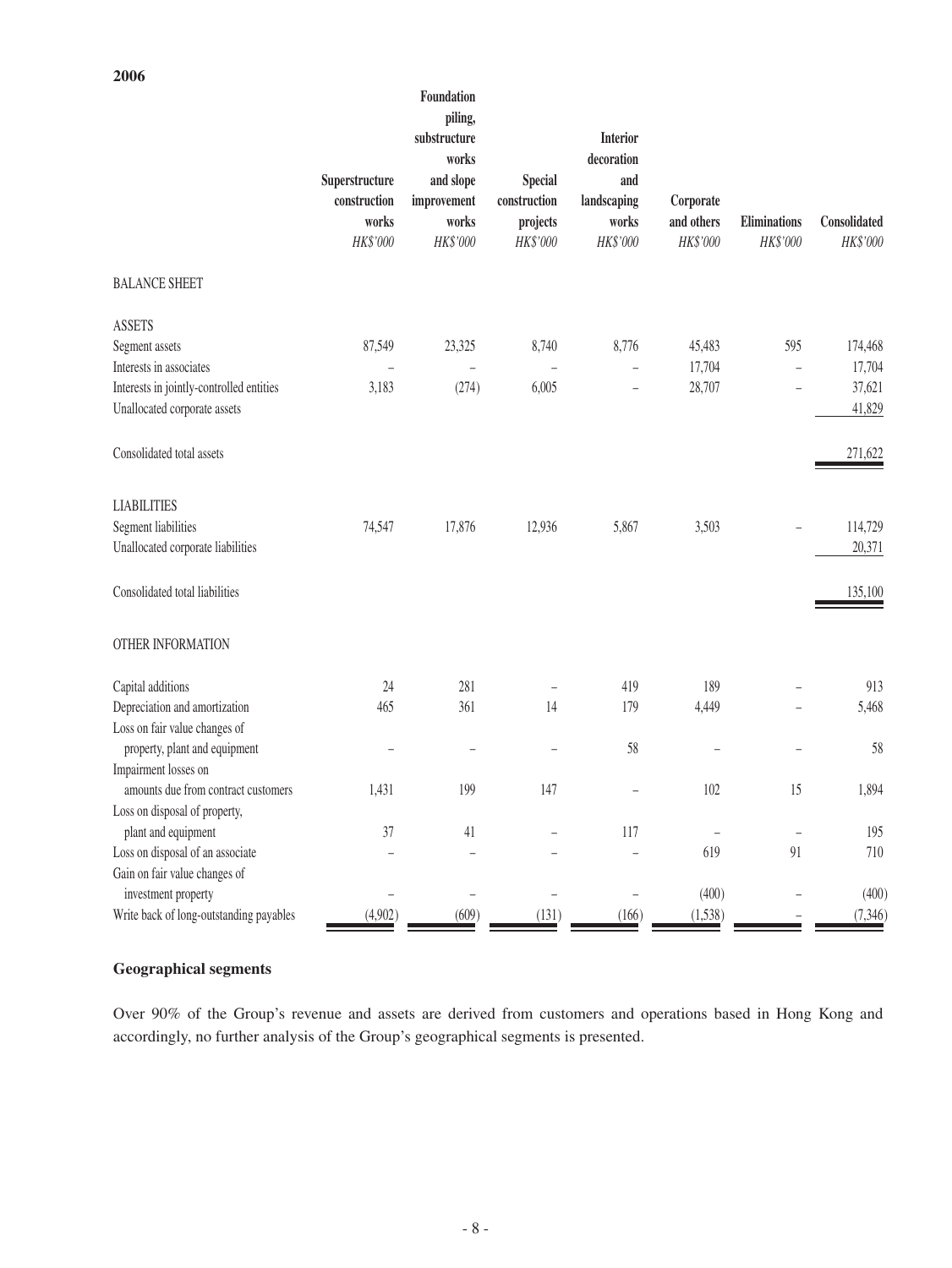# **5. OTHER INCOME**

|                                                                | 2007            | 2006     |
|----------------------------------------------------------------|-----------------|----------|
|                                                                | <b>HK\$'000</b> | HK\$'000 |
| Service fee income from:                                       |                 |          |
| - jointly-controlled entities                                  | 40,366          | 9,630    |
| - associates                                                   | 370             | 125      |
| - independent third parties                                    | 765             | 269      |
|                                                                | 41,501          | 10,024   |
| Interest income on bank deposits                               | 785             | 908      |
| Rental income from investment property                         | 128             | 112      |
| Rental income from machinery held for operating lease purposes | 167             | 832      |
| Others                                                         | 1,248           | 1,418    |
|                                                                | 43,829          | 13,294   |
| <b>FINANCE COSTS</b>                                           |                 |          |
|                                                                | 2007            | 2006     |
|                                                                | <b>HK\$'000</b> | HK\$'000 |
| Interest on bank borrowings                                    |                 |          |
| wholly repayable within five years                             | 1,007           | 754      |
| not wholly repayable within five years                         |                 | 68       |
| Effective interest expense on Convertible Note                 |                 | 68       |
|                                                                | 1,007           | 890      |

No borrowing costs were capitalized during the year ended 31 March 2007 (2006: Nil).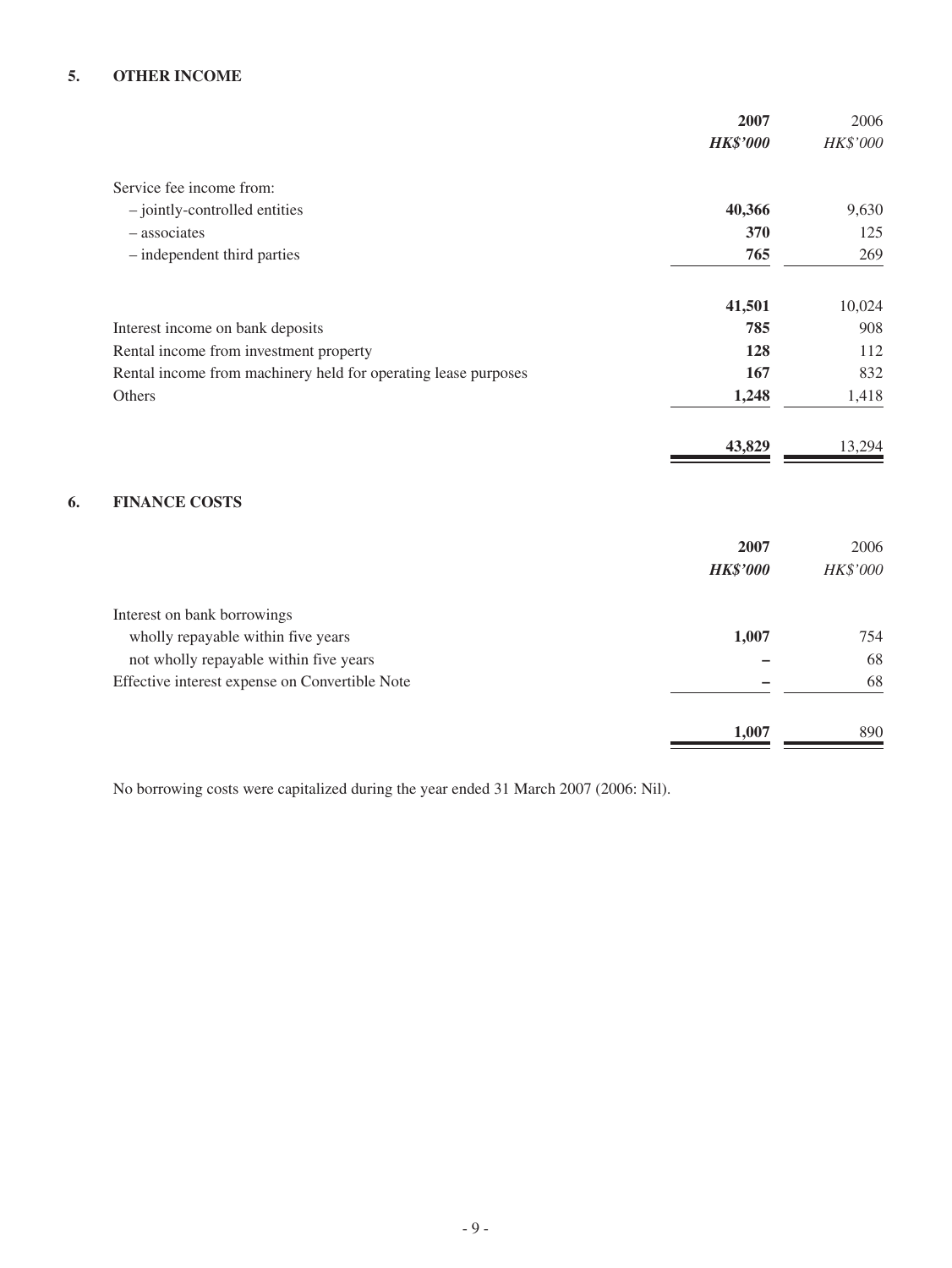### **7. INCOME TAX EXPENSE**

|                         | 2007            | 2006     |
|-------------------------|-----------------|----------|
|                         | <b>HK\$'000</b> | HK\$'000 |
| Current tax             |                 |          |
| Hong Kong               | 547             | (43)     |
| Deferred tax            | 187             | 412      |
| Tax charge for the year | 734             | 369      |

Hong Kong Profits Tax is calculated at 17.5% (2006: 17.5%) of the estimated assessable profit for the year.

The tax charge for the year can be reconciled to the profit/(loss) per the consolidated income statement as follows:

|                                                          | 2007            | 2006      |
|----------------------------------------------------------|-----------------|-----------|
|                                                          | <b>HK\$'000</b> | HK\$'000  |
| Profit/(Loss) before tax                                 | 11,499          | (20, 624) |
| Tax at Hong Kong Profits Tax rate of 17.5% (2006: 17.5%) | 2,012           | (3,610)   |
| Tax effect of income not taxable for tax purpose         | (1,977)         | (1,468)   |
| Tax effect of expenses not deductible for tax purpose    | 1,028           | 1,804     |
| Utilization of tax losses previously not recognized      | (5,011)         | (4,480)   |
| Others                                                   | 4,682           | 8,123     |
| Tax charge for the year                                  | 734             | 369       |

# **8. DIVIDENDS**

The Directors do not recommend the payment of any dividend in respect of the year ended 31 March 2007 (2006: Nil).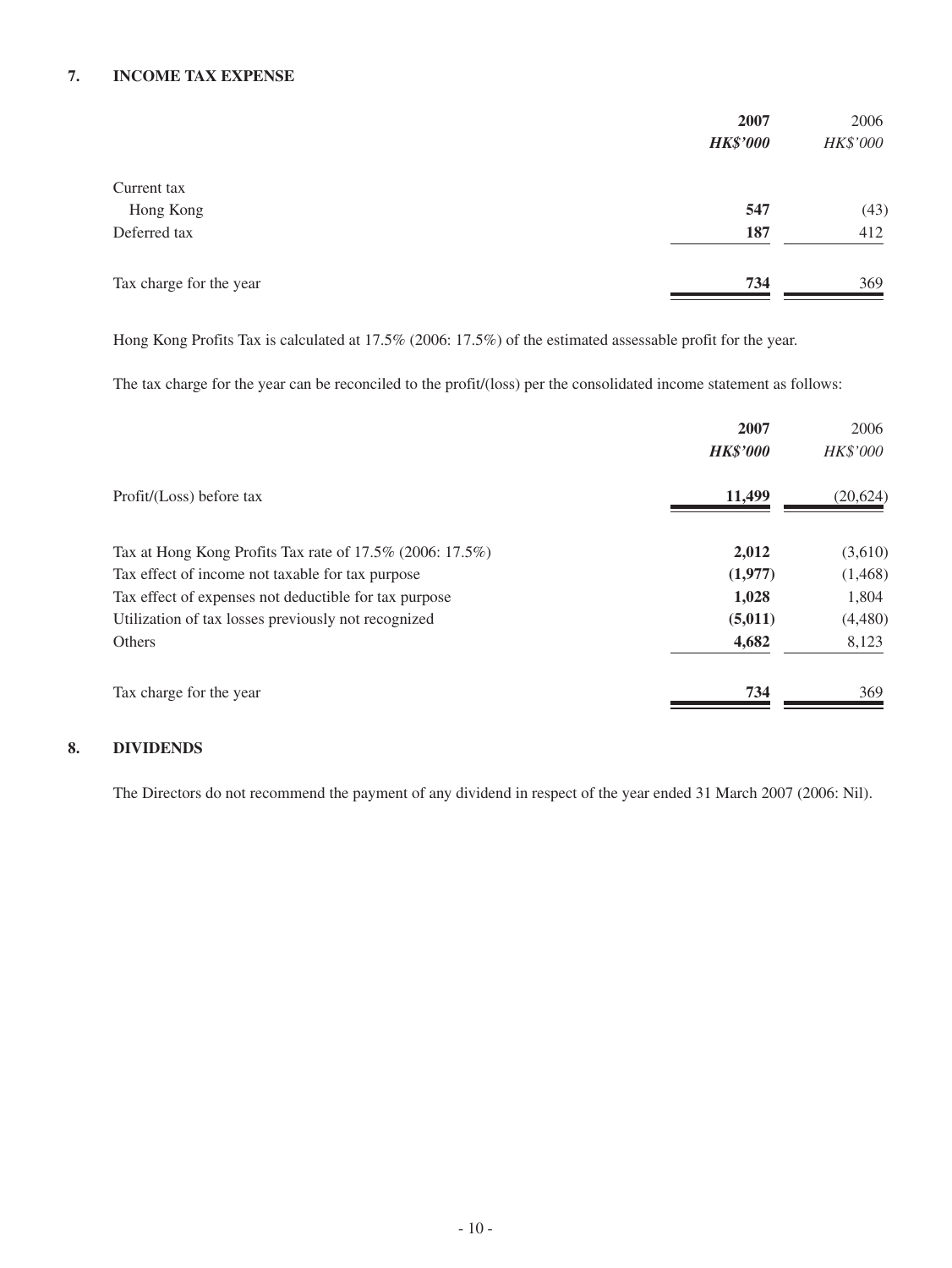# **9. PROFIT/(LOSS) FOR THE YEAR**

Profit/(Loss) for the year has been arrived at after charging/(crediting):

|                                                                                                       | 2007<br><b>HK\$'000</b> | 2006<br>HK\$'000 |
|-------------------------------------------------------------------------------------------------------|-------------------------|------------------|
| Depreciation for property, plant and equipment<br>Less: Amounts capitalized in construction contracts | 4,888<br>(3,677)        | 5,451<br>(3,663) |
|                                                                                                       | 1,211                   | 1,788            |
| Amortization of prepaid lease payments                                                                | 17                      | 17               |
| Total depreciation and amortization                                                                   | 1,228                   | 1,805            |
| Auditors' remuneration                                                                                | 610                     | 590              |
| Net foreign exchange losses                                                                           | 81                      | 195              |
| Loss on disposal of property, plant and equipment                                                     | 165                     | 195              |
| Gain on disposal of subsidiaries                                                                      | (3,843)                 |                  |
| Loss on disposal of an associate                                                                      |                         | 710              |
| Loss on disposal of a jointly-controlled entity                                                       | 111                     |                  |
| Gross rental income from investment property<br>Less:                                                 | (128)                   | (112)            |
| Direct operating expenses from investment property<br>that generated rental income during the year    | 32                      | 31               |
|                                                                                                       | (96)                    | (81)             |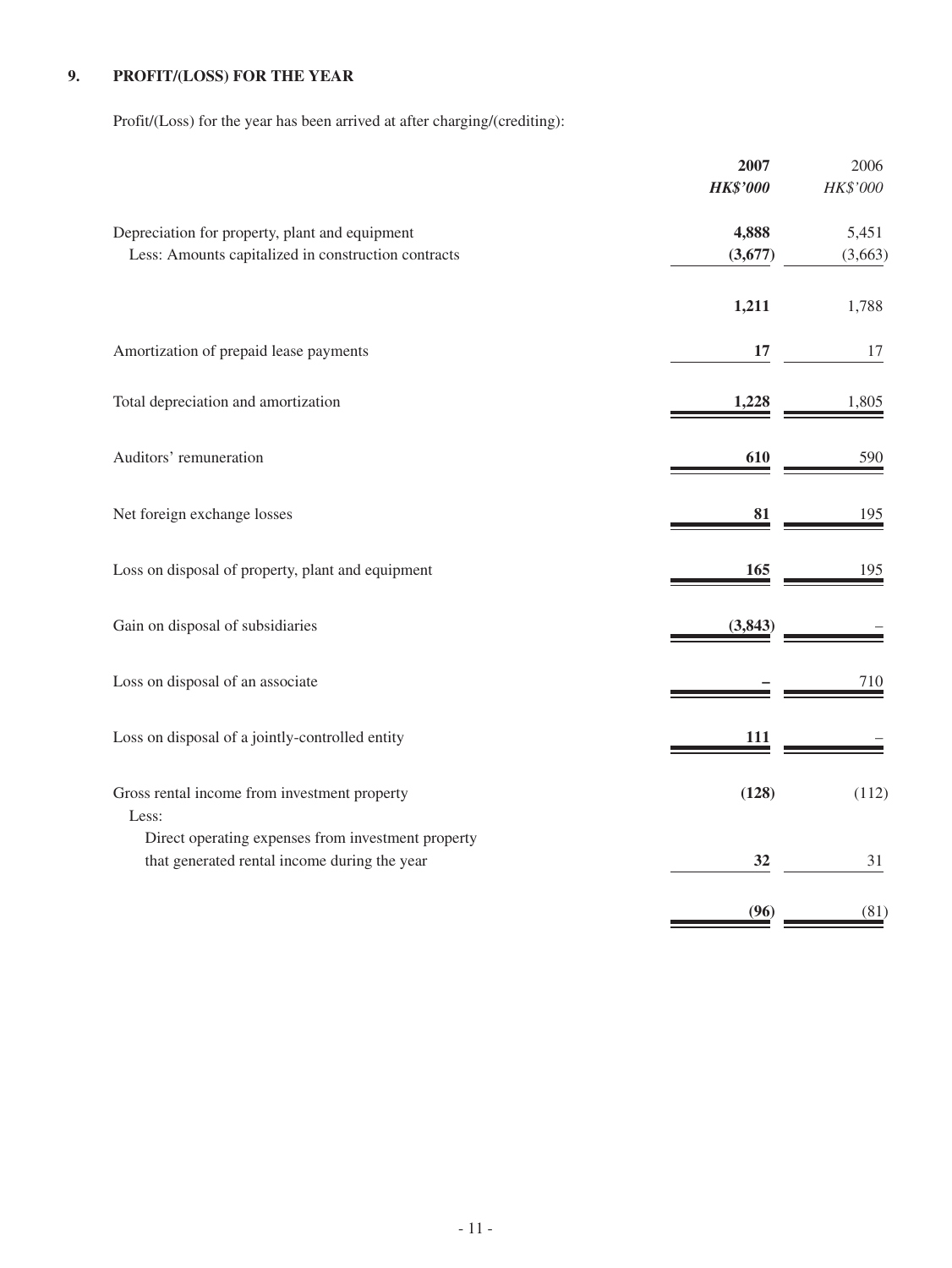|                                                                                                              | 2007<br><b>HK\$'000</b> | 2006<br>HK\$'000 |
|--------------------------------------------------------------------------------------------------------------|-------------------------|------------------|
| Loss on fair value changes of property, plant and equipment                                                  | 11                      | 58               |
| Impairment losses recognized in respect of                                                                   |                         |                  |
| amounts due from contract customers                                                                          | 989                     | 1,894            |
| Impairment losses reversed in respect of                                                                     |                         |                  |
| amounts due from contract customers                                                                          | (2,246)                 |                  |
| Write back of long outstanding payables                                                                      | (371)                   | (7,346)          |
| Minimum lease payments paid under operating<br>leases during the period:                                     |                         |                  |
| Leasehold land and buildings                                                                                 | 1,115                   | 1,526            |
| Less: Amounts capitalized in construction contracts                                                          | (442)                   | (531)            |
|                                                                                                              | 673                     | 995              |
| Plant and machinery                                                                                          | 3,117                   | 7,362            |
| Less: Amounts capitalized in construction contracts                                                          | (3, 117)                | (7, 362)         |
|                                                                                                              |                         |                  |
|                                                                                                              | 673                     | 995              |
| Employee benefits expense                                                                                    |                         |                  |
| (including directors' remuneration):<br>Wages and salaries                                                   | 81,685                  | 66,984           |
| Contributions to retirement benefits schemes                                                                 | 3,035                   | 1,875            |
|                                                                                                              | 84,720                  | 68,859           |
| Less: Amounts capitalized in construction contracts                                                          | (23, 860)               | (40, 635)        |
|                                                                                                              | 60,860                  | 28,224           |
| Cost of services and inventories recognized as an expense                                                    | 425,548                 | 490,730          |
| Gain on fair value changes of an investment property                                                         | (400)                   | (400)            |
| Share of tax of associates                                                                                   |                         |                  |
| (included in share of results of associates)                                                                 |                         |                  |
|                                                                                                              |                         |                  |
| Share of tax of a jointly-controlled entity<br>(included in share of results of jointly-controlled entities) | 155                     | 95               |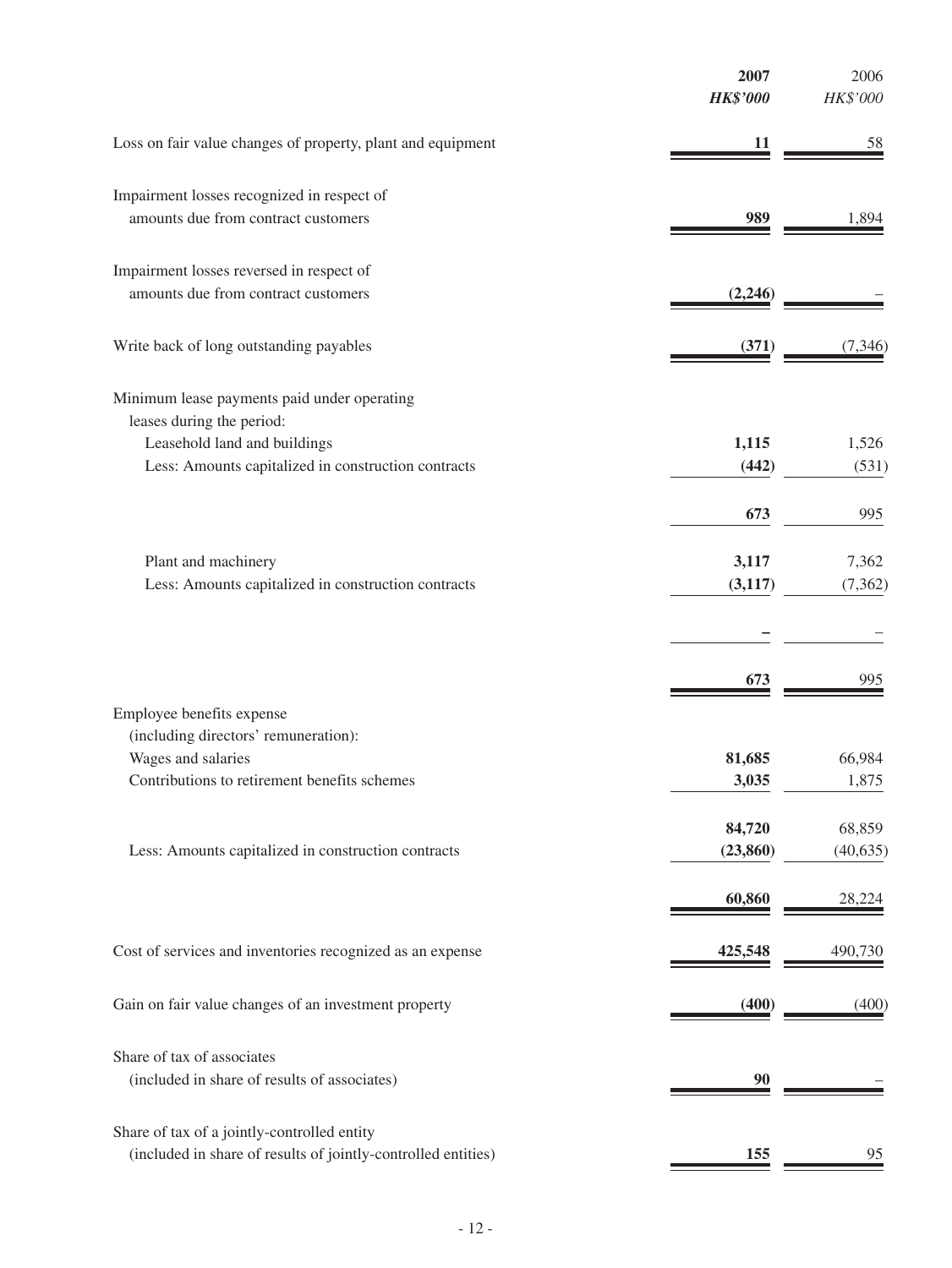#### **10. EARNINGS/(LOSS) PER SHARE**

The calculation of the basic earnings/(loss) per share attributable to the ordinary equity holders of the parent is based on the following data:

|                                                                            | 2007            | 2006      |
|----------------------------------------------------------------------------|-----------------|-----------|
|                                                                            | <b>HK\$'000</b> | HK\$'000  |
| Earnings/(Loss)                                                            |                 |           |
| Earnings/(Loss) for the purpose of basic earnings per share                |                 |           |
| (Profit/(Loss) for the year attributable to equity holders of the Company) | 9,519           | (22, 336) |
| Number of shares                                                           |                 |           |
|                                                                            | 2007            | 2006      |
|                                                                            | $\bm{v}$        | 000'      |
| Weighted average number of ordinary shares for the                         |                 |           |
| purpose of calculating basic earning per share                             | 50,184          | 35,195    |

The weighted average number of ordinary shares used in the calculation of earnings per share for the year ended 31 March 2007 has accounted for the issuance of new shares pursuant to the rights issue which was completed in June 2006. The corresponding number of ordinary shares for 2006 has been retrospectively adjusted to reflect the said rights issue.

No diluted earnings per share has been presented because the exercise price of the Company's outstanding warrants was higher than the average market price for shares for the years ended 31 March 2006 and 2007.

#### **11. ACCOUNTS RECEIVABLE**

|                                                         | Group           |           |
|---------------------------------------------------------|-----------------|-----------|
|                                                         | 2007            | 2006      |
|                                                         | <b>HK\$'000</b> | HK\$'000  |
| Accounts receivable, with aged analysis                 |                 |           |
| $0-90$ days                                             | 45,153          | 55,673    |
| 91-180 days                                             | 276             | 743       |
| 181-365 days                                            | 70              | 651       |
| Over 365 days                                           | 29,715          | 34,783    |
|                                                         | 75,214          | 91,850    |
| Less: accumulated impairment                            | (27, 333)       | (28, 712) |
|                                                         | 47,881          | 63,138    |
| <b>Contract retention receivables</b>                   |                 |           |
| Retentions held by contract customers                   | 33,606          | 45,319    |
| Less: accumulated impairment                            | (9,859)         | (12, 549) |
|                                                         | 23,747          | 32,770    |
| Less: contract retention receivables classified as      |                 |           |
| non-current assets                                      | (2,154)         | (3,963)   |
| Retentions held by contract customers                   |                 |           |
| included in accounts receivable under current assets    | 21,593          | 28,807    |
| Amounts due from contract customers                     | 25,883          | 22,608    |
| Total accounts receivable as shown under current assets | 95,357          | 114,553   |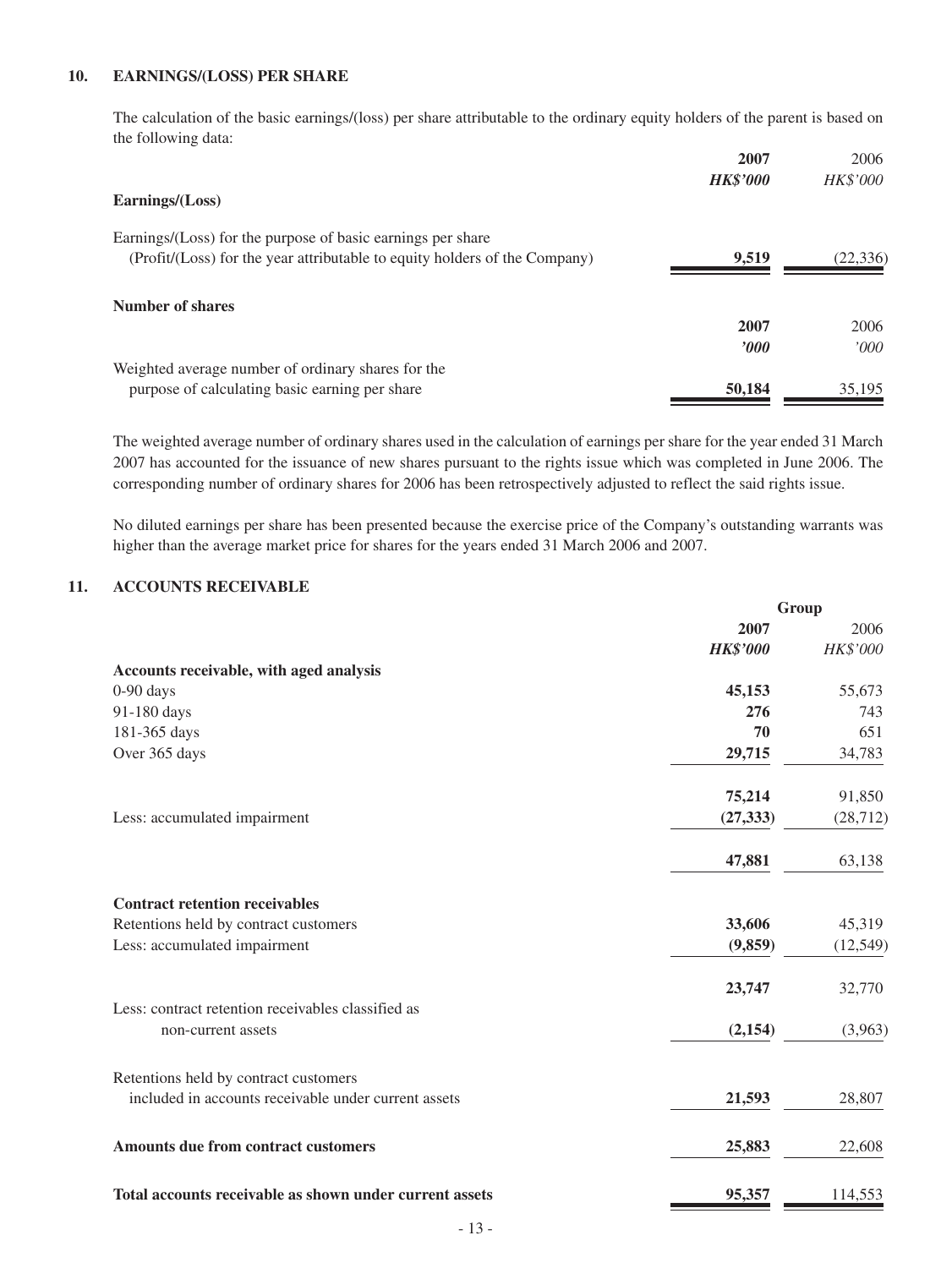The Group's credit terms for its contracting business are negotiated with contract customers. Accounts receivable of a non-retention nature are generally due within 30 days of certification by independent architects as to the value of the contract works performed and claimed by the Group in its interim applications for progress payment.

Retentions are due on the expiration of contract maintenance/defects liability period, which is determined in accordance with relevant contract terms and generally stipulated as 181 days to 365 days from the date of practical completion of the contract works.

Included in accounts receivable are amounts due from contract customers which represent the excess of contract costs incurred to date by the Group plus recognized profits, less recognized losses and progress billings raised by the Group for respective contracts at the balance sheet date.

The directors consider that the carrying amounts of the Group's accounts receivable approximate their fair values.

#### **12. ACCOUNTS PAYABLE**

| 2006     |
|----------|
|          |
| HK\$'000 |
|          |
| 36,806   |
| 5,596    |
| 8,050    |
| 24,450   |
| 74,902   |
| 26,019   |
| 100,921  |
|          |

Included in accounts payable are amounts due to contract customers which represent the excess of progress billings raised by the Group for the respective contracts over the contract costs incurred to date by the Group plus recognized profits less recognized losses at the balance sheet date.

The directors consider that the carrying amounts of the Group's accounts payable approximate their fair values.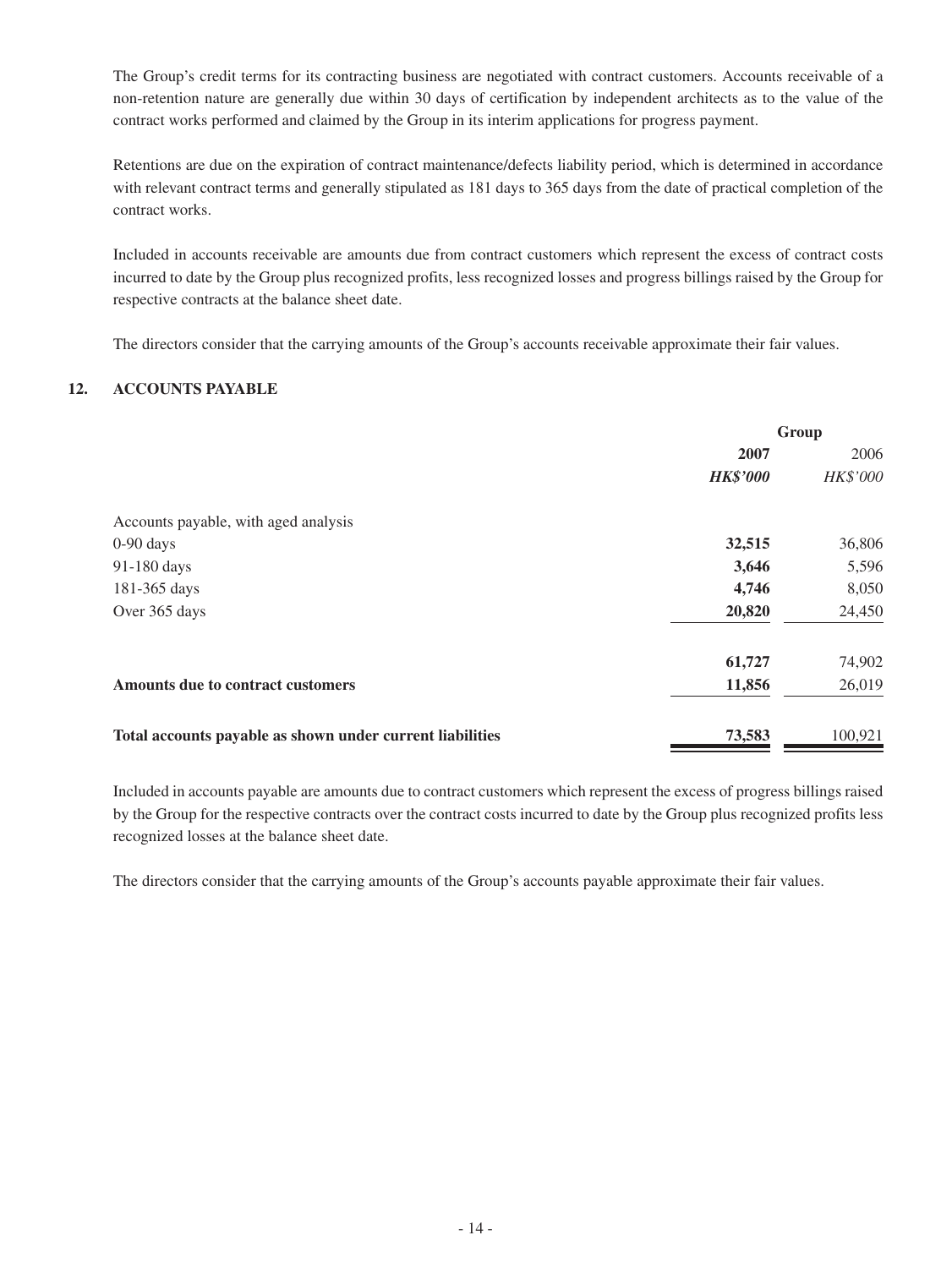#### **13. SHARE CAPITAL**

|                                                        | <b>Number</b>    |               |                                  |
|--------------------------------------------------------|------------------|---------------|----------------------------------|
|                                                        | <b>Notes</b>     | of shares     | Share capital<br><b>HK\$'000</b> |
| <b>Authorized</b>                                      |                  |               |                                  |
| At 1 April 2005 and 2006                               |                  |               |                                  |
| Ordinary shares of HK\$0.1 each                        |                  | 1,000,000,000 | 100,000                          |
| Share consolidation                                    | (b)              | (900,000,000) |                                  |
| At 31 March 2007                                       |                  |               |                                  |
| Ordinary shares of HK\$1 each                          |                  | 100,000,000   | 100,000                          |
| Issued and fully paid                                  |                  |               |                                  |
| At 1 April 2005                                        |                  |               |                                  |
| Ordinary shares of HK\$0.1 each                        |                  | 287,500,000   | 28,750                           |
| Issue of shares upon conversion of Convertible Note    |                  | 57,500,000    | 5,750                            |
| Issue of shares for acquisition of additional interest |                  |               |                                  |
| in a subsidiary                                        | $\left(a\right)$ | 17,000,000    | 1,700                            |
| At 31 March 2006 and 1 April 2006                      |                  |               |                                  |
| Ordinary share of HK\$0.1 each                         |                  | 362,000,000   | 36,200                           |
| Share consolidation                                    | (b)              | (325,800,000) |                                  |
| Rights issue                                           | (c)              | 18,100,000    | 18,100                           |
| At 31 March 2007                                       |                  |               |                                  |
| Ordinary share of HK\$1 each                           |                  | 54,300,000    | 54,300                           |

*Notes:*

- (a) On 30 August 2005, the Company issued 5,000,000 unlisted warrants to Complete Success Limited at a warrant issue price of HK\$0.2 per warrant as part of the purchase consideration for acquisition of additional interest in a subsidiary. The warrants were issued to Complete Success Limited in registered form and constituted by a warrant instrument, and rank pari passu in all respects among themselves. Each warrant carries the right to subscribe for one share of HK\$1.00 each in the capital of the Company at an adjusted subscription price of HK\$2.64 per share. The exercise in full of the outstanding warrants would, with the capital structure of the Company at 31 March 2007, result in the issue of additional 5,681,818 shares of HK\$1.00 each in the capital of the Company.
- (b) Pursuant to the resolutions passed by the Company's shareholders at the special general meeting of the Company held on 22 May 2006, every 10 existing ordinary shares of HK\$0.10 each in the issued and unissued share capital of the Company were consolidated into one consolidated share of HK\$1.00 ("Consolidated Share").
- (c) In June 2006, the Company completed a rights issue by issuing 18,100,000 shares of HK\$1.00 each at the subscription price of HK\$1.00 per share.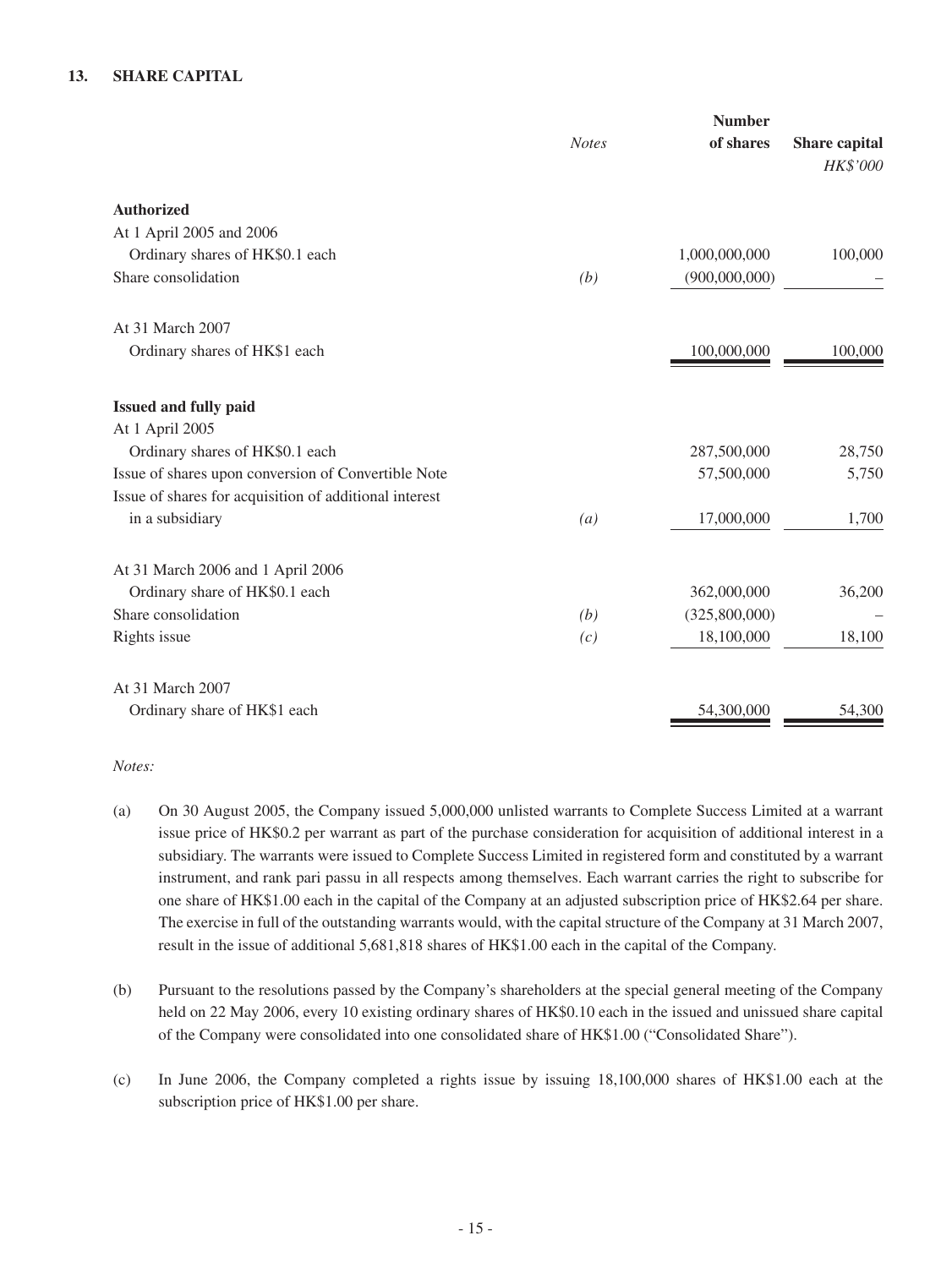# **LIQUIDITY AND FINANCIAL RESOURCES**

As at 31 March 2007, the Group's outstanding borrowings amounted to HK\$3,504,000 comprising interestbearing bank borrowings repayable (i) within one year of approximately HK\$846,000 and (ii) repayable over one year of approximately HK\$2,658,000. As at 31 March 2007, the Group's banking facilities were supported by (i) legal charges over the Group's leasehold land and buildings, which are all situated in Hong Kong, with carrying value of approximately HK\$10,675,000, (ii) legal charges over the Group's investment property, which is situated in Hong Kong, with carrying value of approximately HK\$4,800,000, (iii) pledged deposits of approximately HK\$16,675,000 of the Group; (iv) corporate guarantees to the extent of approximately HK\$42.8 million in aggregate executed by the Company in respect of the banking facilities granted to certain subsidiaries of the company; and (v) cross guarantees amongst certain subsidiaries of the Company.

The Group's gearing ratio as at 31 March 2007 was 0.014 (2006: 0.07), calculated based on the Group's total borrowings of HK\$3,504,000 (2006: HK\$19,105,000) over the Group's total assets of HK\$250,588,000 (2006: HK\$271,622,000).

The Group continues to adopt a policy of dealing principally with clients with whom the Group has enjoyed a long working relationship so as to minimize risks in its business.

# **FOREIGN EXCHANGE EXPOSURE**

Since the functional currencies of the Group's operations are mainly Hong Kong dollars, United States dollars and Renminbi, the directors consider that the potential foreign exchange exposure of the Group is limited.

# **BUSINESS REVIEW**

During the year under review, the Group has recorded a turnover of HK\$480 million which represents a slight decrease of 2.8% compared with the turnover recorded in the corresponding period of last year. The Group recorded a net profit from ordinary activities attributable to shareholders of approximately HK\$9.5 million compared with a net loss from ordinary activities attributable to shareholders of approximately HK\$22.3 million for the corresponding period of last year.

# **Construction and Building**

The Group has secured several contracts during the last financial year, which include the additional columbarium at Diamond Hill for Architectural Services Department, a refurbishment contract for Silvercord at Canton Road, the alteration and addition works contract for the Existing Giant Panda House at Ocean Park and a foundation works contract at Tai Yip Street, Kwun Tong. Together with contracts previously secured, the total value of current contracts on hand amounted to about HK\$553 million.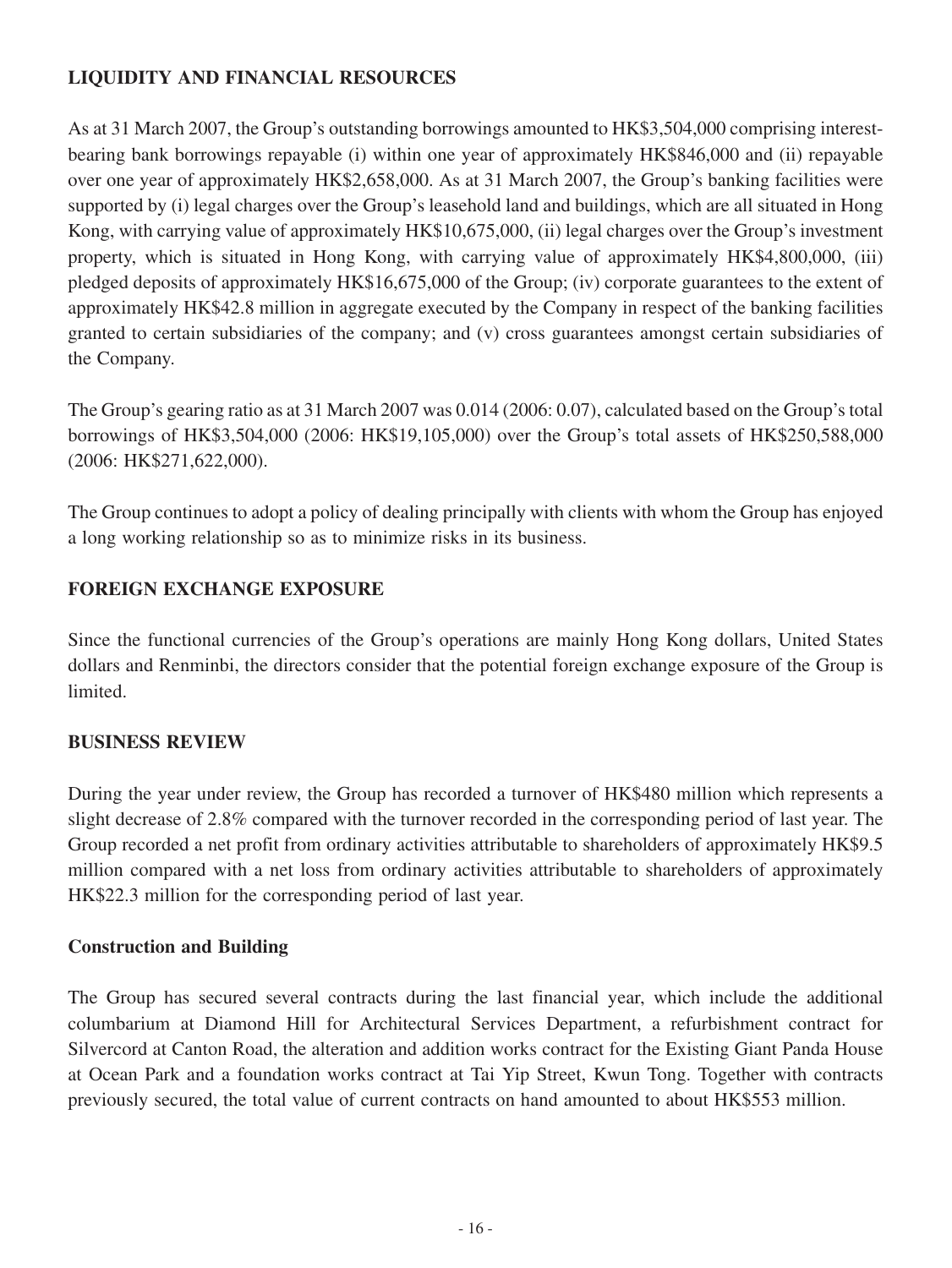As regards major completed projects, the Group has satisfactorily completed the office development at King Lam Street, the Yew Chung Secondary School at Kowloon Tong, the temporary entrance and Skyfair works and the alteration and addition works for the Existing Giant Panda House at Ocean Park.

## **Wastewater Treatment**

With the view of counter-balancing the cyclical construction incomes and leveraging on our construction expertise, the Group, through a jointly-controlled entity has undertaken a 130,000m<sup>3</sup>/day wastewater treatment TOT/BOT (Transfer-Operate-Transfer/Build-Operate-Transfer) contract in Zhuhai, China with one of the world's leading water operators. The second sewage treatment plant has also been commissioned and it is expected that the TOT/BOT contract will provide long-term steady incomes to the Group. The Group will capitalize on this valuable experience and expertise gained by seeking other similar projects in China should appropriate opportunities arise.

## **Property Development**

During the year under review, the Group, through an associated company, continues to participate in the property development project at No.111 King Lam Street, Kowloon for an office building development. Construction works have been completed and Occupation Permit was obtained in early 2007. Application for the issuance of Certificate of Compliance from the Government is being processed. It is expected that this property development will generate reasonable profits and steady income to the Group through sale and rental of the units and carparks.

The Group, through two other associated companies, has further participated in two property development projects, one at Kowloon Bay for an office building development and one at San Po Kong for a shopping complex development. Demolition of the existing building has been completed in the development at Kowloon Bay and the foundation work is now underway. For the shopping complex development at San Po Kong, the property has been sold to an independent third party and the Group has gained a reasonable return. The property disposal transaction has been completed at the end of December 2006.

### **PROSPECTS**

Looking ahead, in the medium term, it is anticipated that construction market in both the private and public sectors will steadily recover in tandem with Hong Kong's rising economic activities and consumer confidence. In the short term, as a result of the uncertainties in the interest rates trend, the construction market arising from property development projects will continue to be sluggish. The Group will focus on the high-end and professional construction markets, in particular the leisure areas like theme parks. The Group will also continue to adopt a prudent tendering approach and to increase competitiveness by consolidation of the operations.

In China, with the experience of the wastewater treatment plant in Zhuhai, the Group will prudently explore new investment opportunities.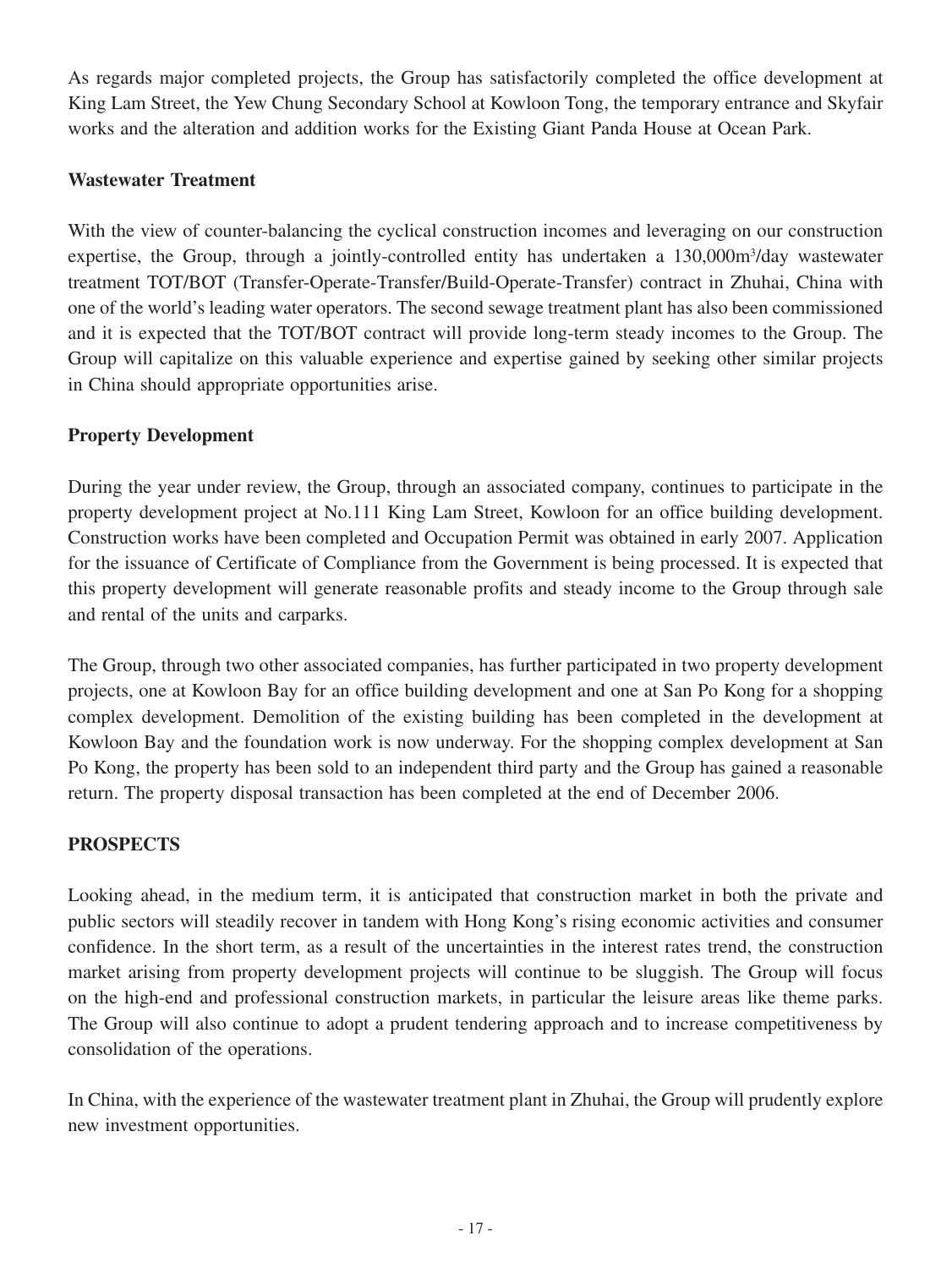In Hong Kong, the Group will concentrate on a few other areas on top of the traditional construction activities. Hypsos Leisure Asia Limited, an associated company established with two European partners, has been actively tendering for works in the leisure construction markets and it is expected that new projects in this area are forthcoming.

The Group anticipates to evolve gradually from a traditional low-value construction group to a diversified conglomerate comprising construction, property development, environmental engineering and investment, and high-value specialist construction in various areas related to leisure markets.

# **SUBSEQUENT EVENTS**

# **Issue of convertible note**

On 7 May 2007, the Company entered into a conditional subscription agreement (the "Note Subscription Agreement") with Best Time International Limited in respect of the subscription of convertible note (the "Note") with an aggregate principal amount of HK\$15,000,000. The Note is interest-bearing at the rate of 1% per annum on the outstanding principal amount of the Note from its date of issue to the maturity date which is the second anniversary from the date of issue of the Note (the "Maturity Date"). The Note may be converted at the option of the Subscriber at a conversion price of HK\$1.50 per ordinary share at any time after the date of issue of the Note and up to the Maturity Date.

# **EMPLOYEES**

During the year under review, the Group employed approximately 300 staff, excluding workers under exclusive sub-contracting arrangement.

# **CLOSURE OF REGISTER OF MEMBERS**

The register of Members of the Company will be closed from Wednesday, 22 August 2007 to Tuesday, 28 August 2007 both days inclusive, during which period no transfer of shares can be registered. To qualify for attending the 2007 Annual General Meeting, all transfer documents accompanied by the relevant share certificates must be lodged with the Company's Branch Registrars in Hong Kong, Tengis Limited, at 26/F, Tesbury Centre, 28 Queen's Road East, Wanchai, Hong Kong not later than 4:30 p.m. on Tuesday, 21 August 2007.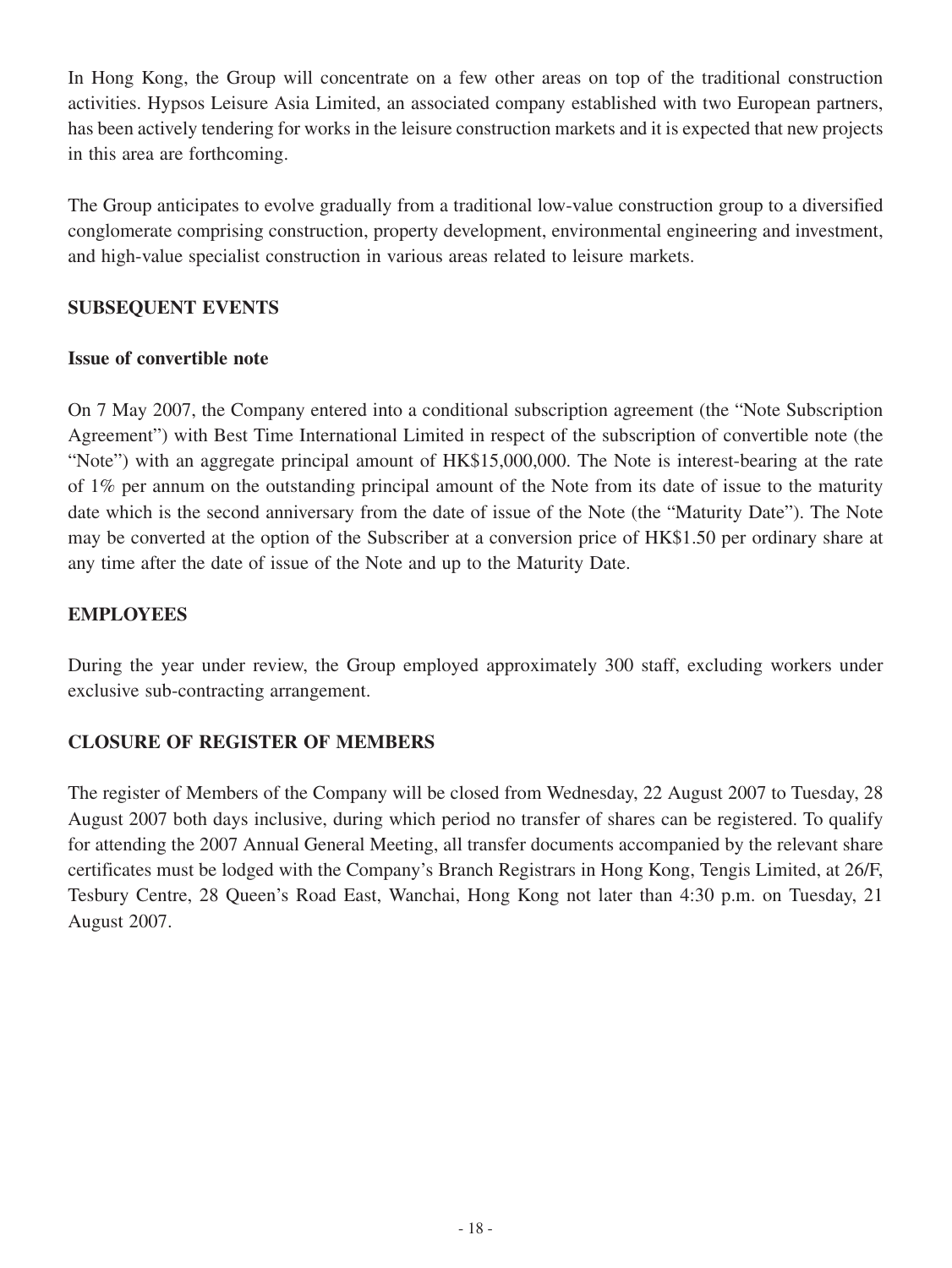## **CORPORATE GOVERNANCE**

The Board is committed to maintaining and ensuring high standards of corporate governance. The company has applied the principles and complied with all the applicable code provisions of the Code on Corporate Governance Practices (the "Code") as set out in Appendix 14 of the Rules Governing the Listing of Securities on the Stock Exchange of Hong Kong Limited for the year ended 31 March 2007, except for the deviation from provision A.2.1 of the Code in respect of the roles of chairman and chief executive officer of the Company. The Board will continuously review and improve the corporate governance practices and standards of the Company to ensure that business activities and decision making processes are regulated in a proper and prudent manner.

## **Code provision A.2.1.**

The code provision A.2.1. of the Code provides that the roles of chairman and chief executive officer ("CEO") should be separate and should not be performed by same individual. Due to the duties of chairman and CEO rest on the same individual, the corporate governance practices of the company deviate from the Code during the year. The Company is in view of the strong leadership from the chairman which allows configuration of resources of the Company in order to focus on the Company's business. The chairman has more than 25 years of experience in the construction industry. The Board considers that he is capable to guide discussions and brief the Board in a timely manner on pertinent issues. The Board also considers that this structure will not impair the balance of power and authority between the Board and the management given that there are strong and independent non-executive directors on the Board and a clear division of responsibility for running the business of the Company.

# **DIRECTORS' SECURITIES TRANSACTIONS**

The Company has established written guidelines for the required standard of dealings in securities (the "Written Guideline") by directors of the Company. Having made specific enquiries of directors of the Company, the Board is pleased to confirm that they have fully complied with the required standard with respect to the securities dealings of the Company and there was no event of non-compliance. The Written Guideline also applies to other specified senior management of the Company.

# **AUDIT COMMITTEE**

The audit committee has reviewed with management the accounting principles and practices adopted by the Group and discussed auditing, internal control and financial reporting matters including the review of the financial statements of the Group for the year ended 31 March 2007.

### **OTHER BOARD COMMITTEES**

Besides the Audit Committee, the Board has also established Remuneration Committee and Nomination Committee. Each Committee has its defined scope of duties and written terms of reference.